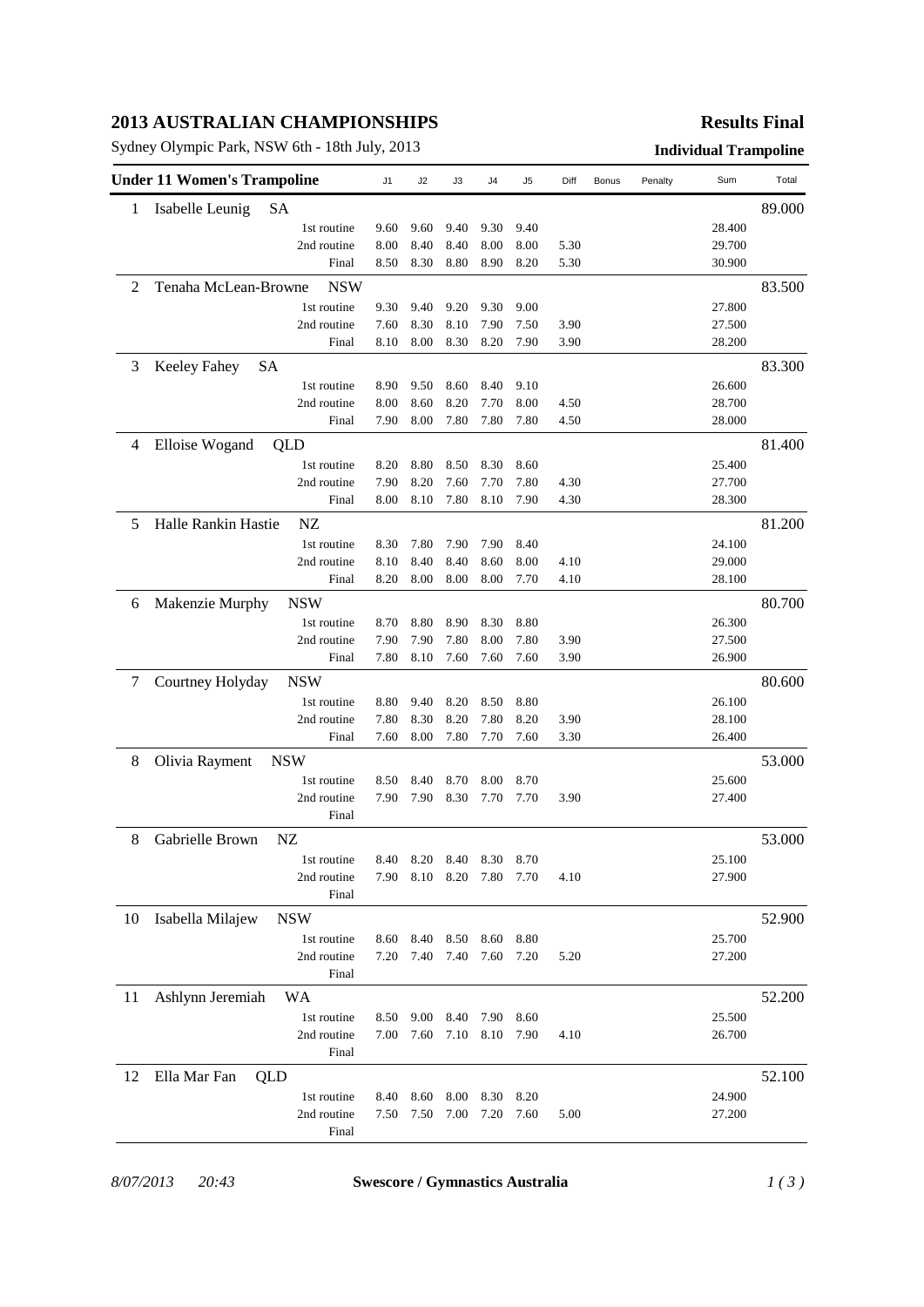## **2013 AUSTRALIAN CHAMPIONSHIPS**

Sydney Olympic Park, NSW 6th - 18th July, 2013 **Individual Trampoline**

### **Results Final**

| 13<br>Clare Mar Fan<br>QLD<br>51.300<br>24.400<br>1st routine<br>8.30<br>8.10<br>8.50<br>8.00<br>7.70<br>7.30<br>7.60<br>8.20<br>26.900<br>2nd routine<br>7.50<br>7.70<br>4.10<br>Final<br>Charlotte Johnstone<br>QLD<br>51.200<br>14<br>24.800<br>1st routine<br>7.90<br>8.60<br>8.30<br>8.00<br>8.50<br>2nd routine<br>7.80<br>7.60<br>26.400<br>7.00<br>7.40<br>7.10<br>4.30<br>Final<br>Naomi Lea<br>51.100<br>15<br>SA<br>25.400<br>1st routine<br>8.50<br>8.50<br>8.40<br>8.30<br>8.60<br>7.10<br>7.20<br>7.70<br>7.00<br>25.700<br>2nd routine<br>7.60<br>3.80<br>Final<br>51.100<br>15<br>Lucy Chesterman<br>TAS<br>24.200<br>1st routine<br>7.60<br>8.00<br>8.30<br>8.20<br>8.00<br>2nd routine<br>7.40<br>8.10<br>8.00<br>7.90<br>7.90<br>3.10<br>26.900<br>Final<br>Tanami Guillot<br>17<br><b>VIC</b><br>50.600<br>24.600<br>1st routine<br>7.90<br>8.60<br>8.10<br>7.90<br>8.60<br>2nd routine<br>7.20<br>7.30<br>7.60<br>7.20<br>4.10<br>26.000<br>7.40<br>Final<br><b>Celeste Watkins</b><br>50.500<br>18<br>QLD<br>1st routine<br>25.000<br>8.60<br>8.00<br>8.40<br>8.20<br>8.40<br>2nd routine<br>7.10<br>6.90<br>7.20<br>7.10<br>7.00<br>4.30<br>25.500<br>Final<br>Amber French<br>50.200<br>19<br><b>TAS</b><br>1st routine<br>23.300<br>7.80<br>7.60<br>8.00<br>7.60<br>7.90<br>26.900<br>2nd routine<br>7.80<br>7.80<br>8.00<br>7.60<br>7.80<br>3.50<br>Final<br>Alyssa Yates<br>SA<br>49.500<br>20<br>1st routine<br>23.800<br>7.90<br>7.70<br>8.10<br>7.80<br>8.30<br>2nd routine<br>7.10<br>7.80<br>7.40<br>2.90<br>25.700<br>7.80<br>7.60<br>Final<br>Madison Guillot<br><b>VIC</b><br>48.900<br>21<br>22.500<br>7.40 7.80 7.30<br>1st routine<br>7.20 8.00<br>2nd routine<br>7.40 7.20 7.50 7.50 7.40<br>4.10<br>26.400<br>Final<br>Tara Middledorp<br><b>NSW</b><br>22<br>28.400<br>2.400<br>1st routine<br>$0.80$ $0.80$ $0.80$<br>$0.80\quad 0.80$<br>2nd routine<br>7.30 7.70 7.40 7.40 7.30<br>26.000<br>3.90<br>Final | <b>Under 11 Women's Trampoline</b> |  |  | J1 | J2 | J3 | J4 | J5 | Diff | Bonus | Penalty | Sum | Total |
|--------------------------------------------------------------------------------------------------------------------------------------------------------------------------------------------------------------------------------------------------------------------------------------------------------------------------------------------------------------------------------------------------------------------------------------------------------------------------------------------------------------------------------------------------------------------------------------------------------------------------------------------------------------------------------------------------------------------------------------------------------------------------------------------------------------------------------------------------------------------------------------------------------------------------------------------------------------------------------------------------------------------------------------------------------------------------------------------------------------------------------------------------------------------------------------------------------------------------------------------------------------------------------------------------------------------------------------------------------------------------------------------------------------------------------------------------------------------------------------------------------------------------------------------------------------------------------------------------------------------------------------------------------------------------------------------------------------------------------------------------------------------------------------------------------------------------------------------------------------------------------------------------------------------------------------------------------|------------------------------------|--|--|----|----|----|----|----|------|-------|---------|-----|-------|
|                                                                                                                                                                                                                                                                                                                                                                                                                                                                                                                                                                                                                                                                                                                                                                                                                                                                                                                                                                                                                                                                                                                                                                                                                                                                                                                                                                                                                                                                                                                                                                                                                                                                                                                                                                                                                                                                                                                                                        |                                    |  |  |    |    |    |    |    |      |       |         |     |       |
|                                                                                                                                                                                                                                                                                                                                                                                                                                                                                                                                                                                                                                                                                                                                                                                                                                                                                                                                                                                                                                                                                                                                                                                                                                                                                                                                                                                                                                                                                                                                                                                                                                                                                                                                                                                                                                                                                                                                                        |                                    |  |  |    |    |    |    |    |      |       |         |     |       |
|                                                                                                                                                                                                                                                                                                                                                                                                                                                                                                                                                                                                                                                                                                                                                                                                                                                                                                                                                                                                                                                                                                                                                                                                                                                                                                                                                                                                                                                                                                                                                                                                                                                                                                                                                                                                                                                                                                                                                        |                                    |  |  |    |    |    |    |    |      |       |         |     |       |
|                                                                                                                                                                                                                                                                                                                                                                                                                                                                                                                                                                                                                                                                                                                                                                                                                                                                                                                                                                                                                                                                                                                                                                                                                                                                                                                                                                                                                                                                                                                                                                                                                                                                                                                                                                                                                                                                                                                                                        |                                    |  |  |    |    |    |    |    |      |       |         |     |       |
|                                                                                                                                                                                                                                                                                                                                                                                                                                                                                                                                                                                                                                                                                                                                                                                                                                                                                                                                                                                                                                                                                                                                                                                                                                                                                                                                                                                                                                                                                                                                                                                                                                                                                                                                                                                                                                                                                                                                                        |                                    |  |  |    |    |    |    |    |      |       |         |     |       |
|                                                                                                                                                                                                                                                                                                                                                                                                                                                                                                                                                                                                                                                                                                                                                                                                                                                                                                                                                                                                                                                                                                                                                                                                                                                                                                                                                                                                                                                                                                                                                                                                                                                                                                                                                                                                                                                                                                                                                        |                                    |  |  |    |    |    |    |    |      |       |         |     |       |
|                                                                                                                                                                                                                                                                                                                                                                                                                                                                                                                                                                                                                                                                                                                                                                                                                                                                                                                                                                                                                                                                                                                                                                                                                                                                                                                                                                                                                                                                                                                                                                                                                                                                                                                                                                                                                                                                                                                                                        |                                    |  |  |    |    |    |    |    |      |       |         |     |       |
|                                                                                                                                                                                                                                                                                                                                                                                                                                                                                                                                                                                                                                                                                                                                                                                                                                                                                                                                                                                                                                                                                                                                                                                                                                                                                                                                                                                                                                                                                                                                                                                                                                                                                                                                                                                                                                                                                                                                                        |                                    |  |  |    |    |    |    |    |      |       |         |     |       |
|                                                                                                                                                                                                                                                                                                                                                                                                                                                                                                                                                                                                                                                                                                                                                                                                                                                                                                                                                                                                                                                                                                                                                                                                                                                                                                                                                                                                                                                                                                                                                                                                                                                                                                                                                                                                                                                                                                                                                        |                                    |  |  |    |    |    |    |    |      |       |         |     |       |
|                                                                                                                                                                                                                                                                                                                                                                                                                                                                                                                                                                                                                                                                                                                                                                                                                                                                                                                                                                                                                                                                                                                                                                                                                                                                                                                                                                                                                                                                                                                                                                                                                                                                                                                                                                                                                                                                                                                                                        |                                    |  |  |    |    |    |    |    |      |       |         |     |       |
|                                                                                                                                                                                                                                                                                                                                                                                                                                                                                                                                                                                                                                                                                                                                                                                                                                                                                                                                                                                                                                                                                                                                                                                                                                                                                                                                                                                                                                                                                                                                                                                                                                                                                                                                                                                                                                                                                                                                                        |                                    |  |  |    |    |    |    |    |      |       |         |     |       |
|                                                                                                                                                                                                                                                                                                                                                                                                                                                                                                                                                                                                                                                                                                                                                                                                                                                                                                                                                                                                                                                                                                                                                                                                                                                                                                                                                                                                                                                                                                                                                                                                                                                                                                                                                                                                                                                                                                                                                        |                                    |  |  |    |    |    |    |    |      |       |         |     |       |
|                                                                                                                                                                                                                                                                                                                                                                                                                                                                                                                                                                                                                                                                                                                                                                                                                                                                                                                                                                                                                                                                                                                                                                                                                                                                                                                                                                                                                                                                                                                                                                                                                                                                                                                                                                                                                                                                                                                                                        |                                    |  |  |    |    |    |    |    |      |       |         |     |       |
|                                                                                                                                                                                                                                                                                                                                                                                                                                                                                                                                                                                                                                                                                                                                                                                                                                                                                                                                                                                                                                                                                                                                                                                                                                                                                                                                                                                                                                                                                                                                                                                                                                                                                                                                                                                                                                                                                                                                                        |                                    |  |  |    |    |    |    |    |      |       |         |     |       |
|                                                                                                                                                                                                                                                                                                                                                                                                                                                                                                                                                                                                                                                                                                                                                                                                                                                                                                                                                                                                                                                                                                                                                                                                                                                                                                                                                                                                                                                                                                                                                                                                                                                                                                                                                                                                                                                                                                                                                        |                                    |  |  |    |    |    |    |    |      |       |         |     |       |
|                                                                                                                                                                                                                                                                                                                                                                                                                                                                                                                                                                                                                                                                                                                                                                                                                                                                                                                                                                                                                                                                                                                                                                                                                                                                                                                                                                                                                                                                                                                                                                                                                                                                                                                                                                                                                                                                                                                                                        |                                    |  |  |    |    |    |    |    |      |       |         |     |       |
|                                                                                                                                                                                                                                                                                                                                                                                                                                                                                                                                                                                                                                                                                                                                                                                                                                                                                                                                                                                                                                                                                                                                                                                                                                                                                                                                                                                                                                                                                                                                                                                                                                                                                                                                                                                                                                                                                                                                                        |                                    |  |  |    |    |    |    |    |      |       |         |     |       |
|                                                                                                                                                                                                                                                                                                                                                                                                                                                                                                                                                                                                                                                                                                                                                                                                                                                                                                                                                                                                                                                                                                                                                                                                                                                                                                                                                                                                                                                                                                                                                                                                                                                                                                                                                                                                                                                                                                                                                        |                                    |  |  |    |    |    |    |    |      |       |         |     |       |
|                                                                                                                                                                                                                                                                                                                                                                                                                                                                                                                                                                                                                                                                                                                                                                                                                                                                                                                                                                                                                                                                                                                                                                                                                                                                                                                                                                                                                                                                                                                                                                                                                                                                                                                                                                                                                                                                                                                                                        |                                    |  |  |    |    |    |    |    |      |       |         |     |       |
|                                                                                                                                                                                                                                                                                                                                                                                                                                                                                                                                                                                                                                                                                                                                                                                                                                                                                                                                                                                                                                                                                                                                                                                                                                                                                                                                                                                                                                                                                                                                                                                                                                                                                                                                                                                                                                                                                                                                                        |                                    |  |  |    |    |    |    |    |      |       |         |     |       |
|                                                                                                                                                                                                                                                                                                                                                                                                                                                                                                                                                                                                                                                                                                                                                                                                                                                                                                                                                                                                                                                                                                                                                                                                                                                                                                                                                                                                                                                                                                                                                                                                                                                                                                                                                                                                                                                                                                                                                        |                                    |  |  |    |    |    |    |    |      |       |         |     |       |
|                                                                                                                                                                                                                                                                                                                                                                                                                                                                                                                                                                                                                                                                                                                                                                                                                                                                                                                                                                                                                                                                                                                                                                                                                                                                                                                                                                                                                                                                                                                                                                                                                                                                                                                                                                                                                                                                                                                                                        |                                    |  |  |    |    |    |    |    |      |       |         |     |       |
|                                                                                                                                                                                                                                                                                                                                                                                                                                                                                                                                                                                                                                                                                                                                                                                                                                                                                                                                                                                                                                                                                                                                                                                                                                                                                                                                                                                                                                                                                                                                                                                                                                                                                                                                                                                                                                                                                                                                                        |                                    |  |  |    |    |    |    |    |      |       |         |     |       |
|                                                                                                                                                                                                                                                                                                                                                                                                                                                                                                                                                                                                                                                                                                                                                                                                                                                                                                                                                                                                                                                                                                                                                                                                                                                                                                                                                                                                                                                                                                                                                                                                                                                                                                                                                                                                                                                                                                                                                        |                                    |  |  |    |    |    |    |    |      |       |         |     |       |
|                                                                                                                                                                                                                                                                                                                                                                                                                                                                                                                                                                                                                                                                                                                                                                                                                                                                                                                                                                                                                                                                                                                                                                                                                                                                                                                                                                                                                                                                                                                                                                                                                                                                                                                                                                                                                                                                                                                                                        |                                    |  |  |    |    |    |    |    |      |       |         |     |       |
|                                                                                                                                                                                                                                                                                                                                                                                                                                                                                                                                                                                                                                                                                                                                                                                                                                                                                                                                                                                                                                                                                                                                                                                                                                                                                                                                                                                                                                                                                                                                                                                                                                                                                                                                                                                                                                                                                                                                                        |                                    |  |  |    |    |    |    |    |      |       |         |     |       |
|                                                                                                                                                                                                                                                                                                                                                                                                                                                                                                                                                                                                                                                                                                                                                                                                                                                                                                                                                                                                                                                                                                                                                                                                                                                                                                                                                                                                                                                                                                                                                                                                                                                                                                                                                                                                                                                                                                                                                        |                                    |  |  |    |    |    |    |    |      |       |         |     |       |
|                                                                                                                                                                                                                                                                                                                                                                                                                                                                                                                                                                                                                                                                                                                                                                                                                                                                                                                                                                                                                                                                                                                                                                                                                                                                                                                                                                                                                                                                                                                                                                                                                                                                                                                                                                                                                                                                                                                                                        |                                    |  |  |    |    |    |    |    |      |       |         |     |       |
|                                                                                                                                                                                                                                                                                                                                                                                                                                                                                                                                                                                                                                                                                                                                                                                                                                                                                                                                                                                                                                                                                                                                                                                                                                                                                                                                                                                                                                                                                                                                                                                                                                                                                                                                                                                                                                                                                                                                                        |                                    |  |  |    |    |    |    |    |      |       |         |     |       |
|                                                                                                                                                                                                                                                                                                                                                                                                                                                                                                                                                                                                                                                                                                                                                                                                                                                                                                                                                                                                                                                                                                                                                                                                                                                                                                                                                                                                                                                                                                                                                                                                                                                                                                                                                                                                                                                                                                                                                        |                                    |  |  |    |    |    |    |    |      |       |         |     |       |
|                                                                                                                                                                                                                                                                                                                                                                                                                                                                                                                                                                                                                                                                                                                                                                                                                                                                                                                                                                                                                                                                                                                                                                                                                                                                                                                                                                                                                                                                                                                                                                                                                                                                                                                                                                                                                                                                                                                                                        |                                    |  |  |    |    |    |    |    |      |       |         |     |       |
|                                                                                                                                                                                                                                                                                                                                                                                                                                                                                                                                                                                                                                                                                                                                                                                                                                                                                                                                                                                                                                                                                                                                                                                                                                                                                                                                                                                                                                                                                                                                                                                                                                                                                                                                                                                                                                                                                                                                                        |                                    |  |  |    |    |    |    |    |      |       |         |     |       |
|                                                                                                                                                                                                                                                                                                                                                                                                                                                                                                                                                                                                                                                                                                                                                                                                                                                                                                                                                                                                                                                                                                                                                                                                                                                                                                                                                                                                                                                                                                                                                                                                                                                                                                                                                                                                                                                                                                                                                        |                                    |  |  |    |    |    |    |    |      |       |         |     |       |
|                                                                                                                                                                                                                                                                                                                                                                                                                                                                                                                                                                                                                                                                                                                                                                                                                                                                                                                                                                                                                                                                                                                                                                                                                                                                                                                                                                                                                                                                                                                                                                                                                                                                                                                                                                                                                                                                                                                                                        |                                    |  |  |    |    |    |    |    |      |       |         |     |       |
|                                                                                                                                                                                                                                                                                                                                                                                                                                                                                                                                                                                                                                                                                                                                                                                                                                                                                                                                                                                                                                                                                                                                                                                                                                                                                                                                                                                                                                                                                                                                                                                                                                                                                                                                                                                                                                                                                                                                                        |                                    |  |  |    |    |    |    |    |      |       |         |     |       |
|                                                                                                                                                                                                                                                                                                                                                                                                                                                                                                                                                                                                                                                                                                                                                                                                                                                                                                                                                                                                                                                                                                                                                                                                                                                                                                                                                                                                                                                                                                                                                                                                                                                                                                                                                                                                                                                                                                                                                        |                                    |  |  |    |    |    |    |    |      |       |         |     |       |
|                                                                                                                                                                                                                                                                                                                                                                                                                                                                                                                                                                                                                                                                                                                                                                                                                                                                                                                                                                                                                                                                                                                                                                                                                                                                                                                                                                                                                                                                                                                                                                                                                                                                                                                                                                                                                                                                                                                                                        |                                    |  |  |    |    |    |    |    |      |       |         |     |       |
|                                                                                                                                                                                                                                                                                                                                                                                                                                                                                                                                                                                                                                                                                                                                                                                                                                                                                                                                                                                                                                                                                                                                                                                                                                                                                                                                                                                                                                                                                                                                                                                                                                                                                                                                                                                                                                                                                                                                                        |                                    |  |  |    |    |    |    |    |      |       |         |     |       |
|                                                                                                                                                                                                                                                                                                                                                                                                                                                                                                                                                                                                                                                                                                                                                                                                                                                                                                                                                                                                                                                                                                                                                                                                                                                                                                                                                                                                                                                                                                                                                                                                                                                                                                                                                                                                                                                                                                                                                        |                                    |  |  |    |    |    |    |    |      |       |         |     |       |
|                                                                                                                                                                                                                                                                                                                                                                                                                                                                                                                                                                                                                                                                                                                                                                                                                                                                                                                                                                                                                                                                                                                                                                                                                                                                                                                                                                                                                                                                                                                                                                                                                                                                                                                                                                                                                                                                                                                                                        |                                    |  |  |    |    |    |    |    |      |       |         |     |       |